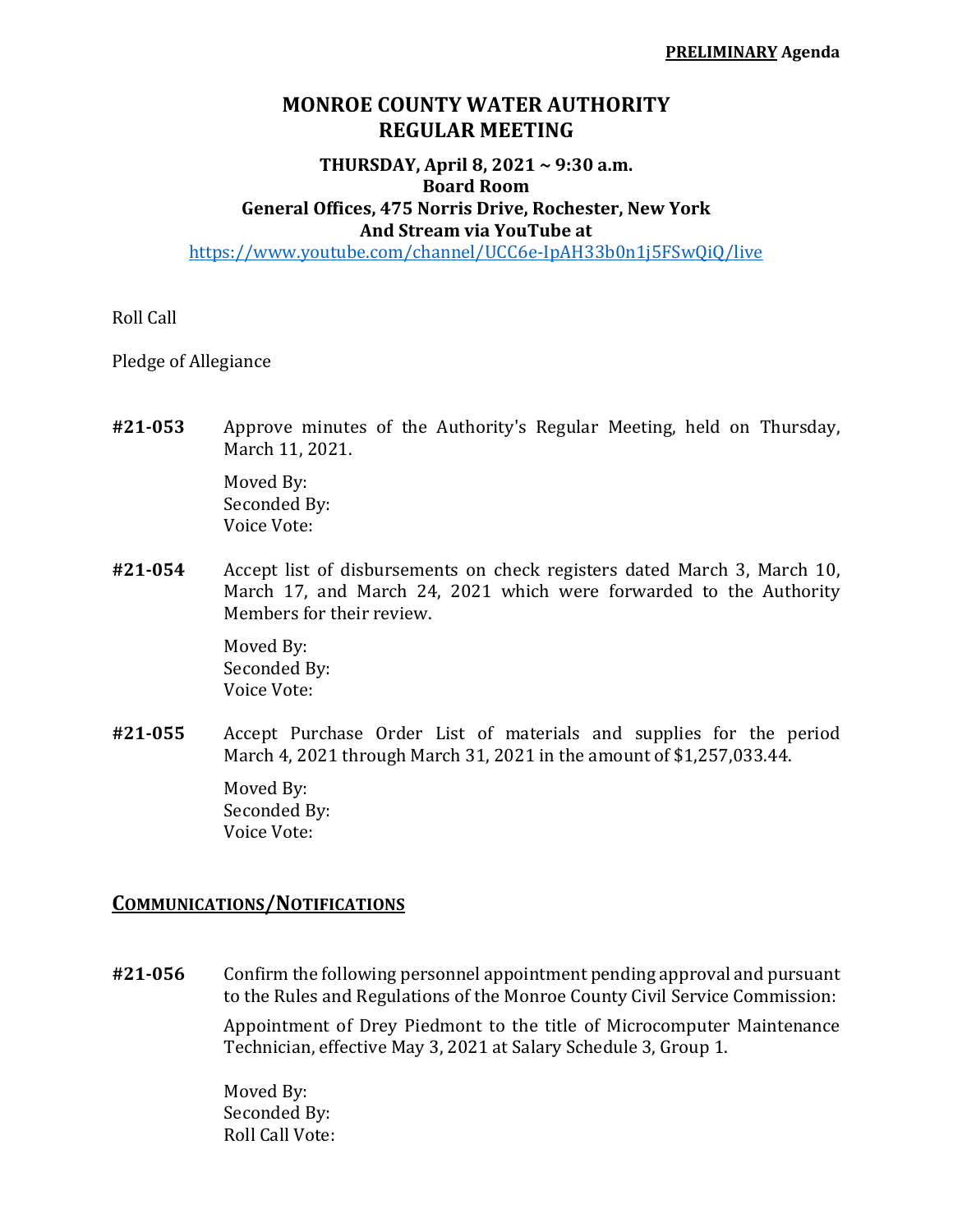## **MONROE COUNTY WATER AUTHORITY REGULAR MEETING – April 8, 2021 Page 2**

**#21‐057** Confirm the following personnel appointment pending approval and pursuant to the Rules and Regulations of the Monroe County Civil Service Commission:

> Provisional Appointment of Samuel Priem, P.E. to the title of Construction Engineer, effective April 12, 2021 at Salary Schedule 3, Group 6.

 Moved By: Seconded By: Roll Call Vote:

**#21‐058** Confirm the following personnel appointment pending approval and pursuant to the Rules and Regulations of the Monroe County Civil Service Commission: Appointment of Nathan Sanborn to the title of Laborer, effective April 26, 2021 at Salary Schedule 4, Group 1.

> Moved By: Seconded By: Roll Call Vote:

**#21‐059** Confirm the following personnel appointment pending approval and pursuant to the Rules and Regulations of the Monroe County Civil Service Commission: Appointment of Andrew Vara to the title of Laborer, effective April 26, 2021 at Salary Schedule 4, Group 1.

> Moved By: Seconded By: Roll Call Vote:

**#21‐060** Confirm the following personnel appointment pending approval and pursuant to the Rules and Regulations of the Monroe County Civil Service Commission:

> Promotional Appointment of Douglas Noah to the title of Distribution Maintenance Mechanic, effective April 12, 2021 at Salary Schedule 4, Group 6.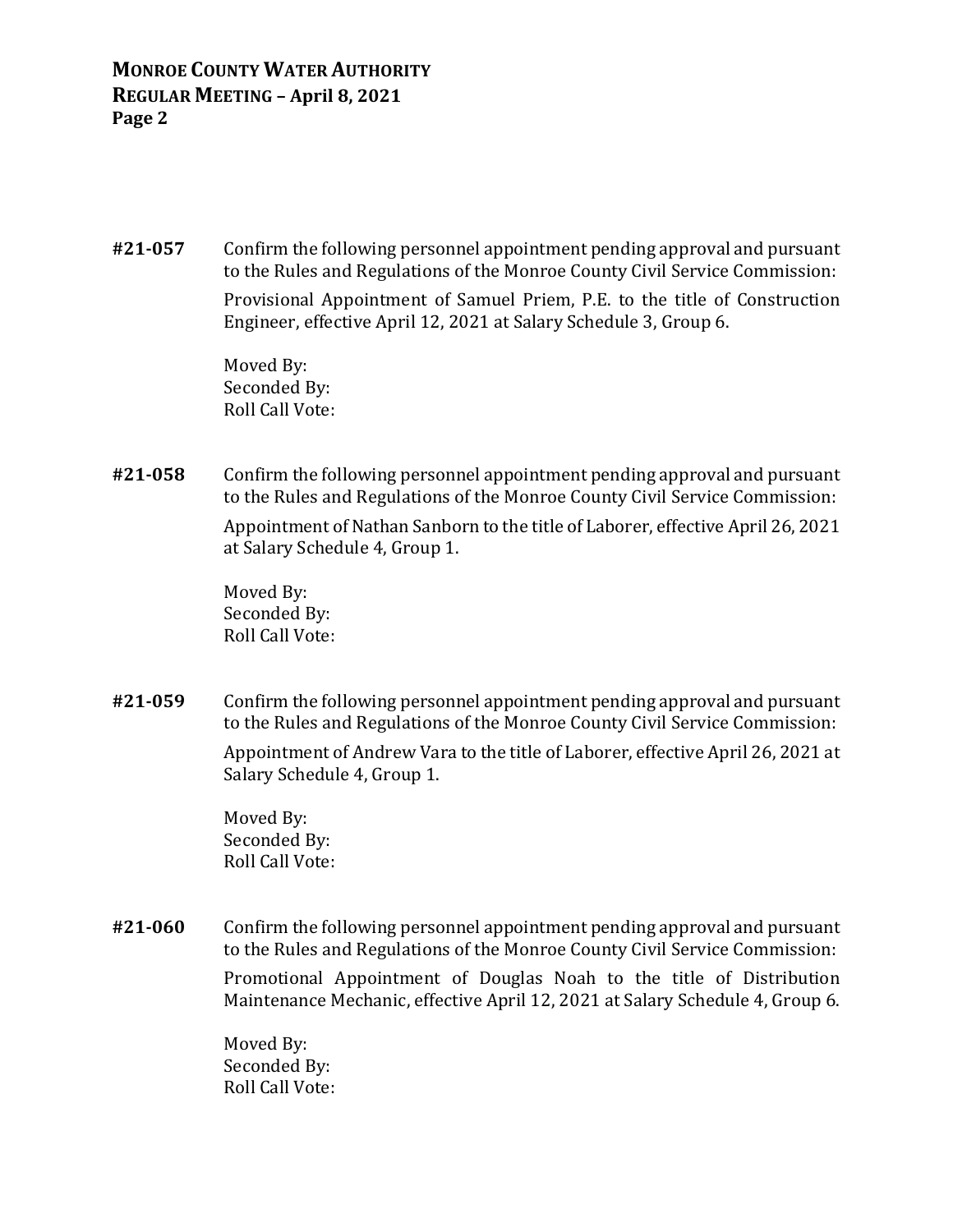**#21‐061** Authorize the use of **New York State OGS Contract, Group #73600, Award #22802, Lot 2, Contract #PM20820,** for the purchase of a **Dell vSAN Server** and associated equipment from **Mercury Networks** in the amount of \$23,959. This purchase comes with a three-year warranty.

> Moved By: Seconded By: Roll Call Vote:

**#21‐062** Authorize the use of **New York State OGS Contract, Group #73600, Award #22802, Lot 1, Contract #PM67310,** for the purchase of **VMware software, licensing, and one year of production support** from **Dell Technologies** in the amount of \$30,371.65. Production Support will be renewed annually.

> Moved By: Seconded By: Roll Call Vote:

**#21‐063** Authorize the award of a Professional Services Agreement for **Oracle Database Administration Services** for ongoing maintenance and support of daily operations to **Two Coast Consulting** for an estimated annual amount of \$50,000 for the term May 1, 2021 through April 30, 2022, renewable up to four additional one-year terms upon mutual agreement and in accordance with the terms of such firm's written proposal.

> Moved By: Seconded By: Roll Call Vote:

**#21‐064** Authorize the award of a Professional Services Agreement for **Oracle Database Administration Services** for conversion and upgrade of existing systems to **eConsultants, Inc.** for an estimated annual amount of \$50,000 for the term May 1, 2021 through April 30, 2022, renewable for up to four additional one-year terms upon mutual agreement and in accordance with the terms of such firm's written proposal.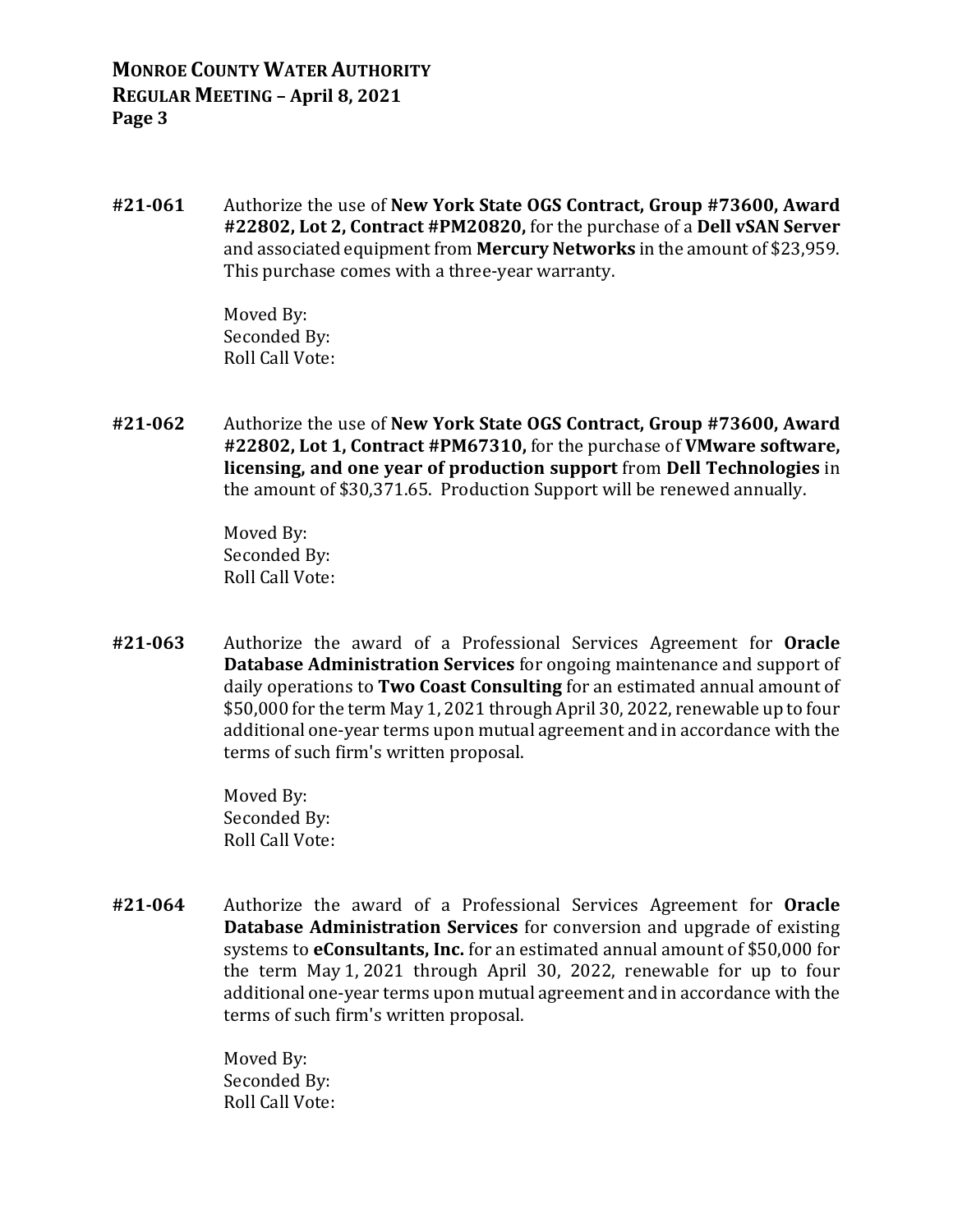**MONROE COUNTY WATER AUTHORITY REGULAR MEETING – April 8, 2021 Page 4**

**#21‐065** Authorize the procurement of 14 **Canon Multi‐Function Printers** (MFPs) from **United Business Systems** and leased through De Lage Landen Financial Services, Inc., utilizing the **PEPPM MPS Contract No. 528897‐044**. The estimated total five-year cost is \$92,000.

> Moved By: Seconded By: Roll Call Vote:

**#21‐066** Authorize the Executive Director to enter into a Professional Services Agreement with **EFPR Group, CPAs**, as proposed, to provide **Auditing Services ofthe Deferred Compensation Plan for Employees ofthe Monroe County Water Authority** for fiscal years ending December 31, 2020, 2021, and 2022.

> Moved By: Seconded By: Roll Call Vote:

**#21‐067** The Members of the Authority expressly make the following determination for all awards of Procurement Contracts made during this meeting: (i) the proposed awardee has been found to be responsible; (ii) the proposed awardee complied with the State Finance Law provisions regarding Permissible Contacts (as defined in the Authority's Procurement Disclosure Policy); (iii) the proposed awardee has (or will prior to the final award being effective) complied with the State Finance Law provisions that require disclosure of all information required to be in the Authority's Solicitation Materials (as such term is defined in the Authority's Procurement Disclosure Policy); and (iv) the procurement process did not involve conduct that is prohibited by the Public Officers Law, the Authority's Procurement Disclosure Policy, and the Authority's Code of Ethics and Conflict of Interest Policies.